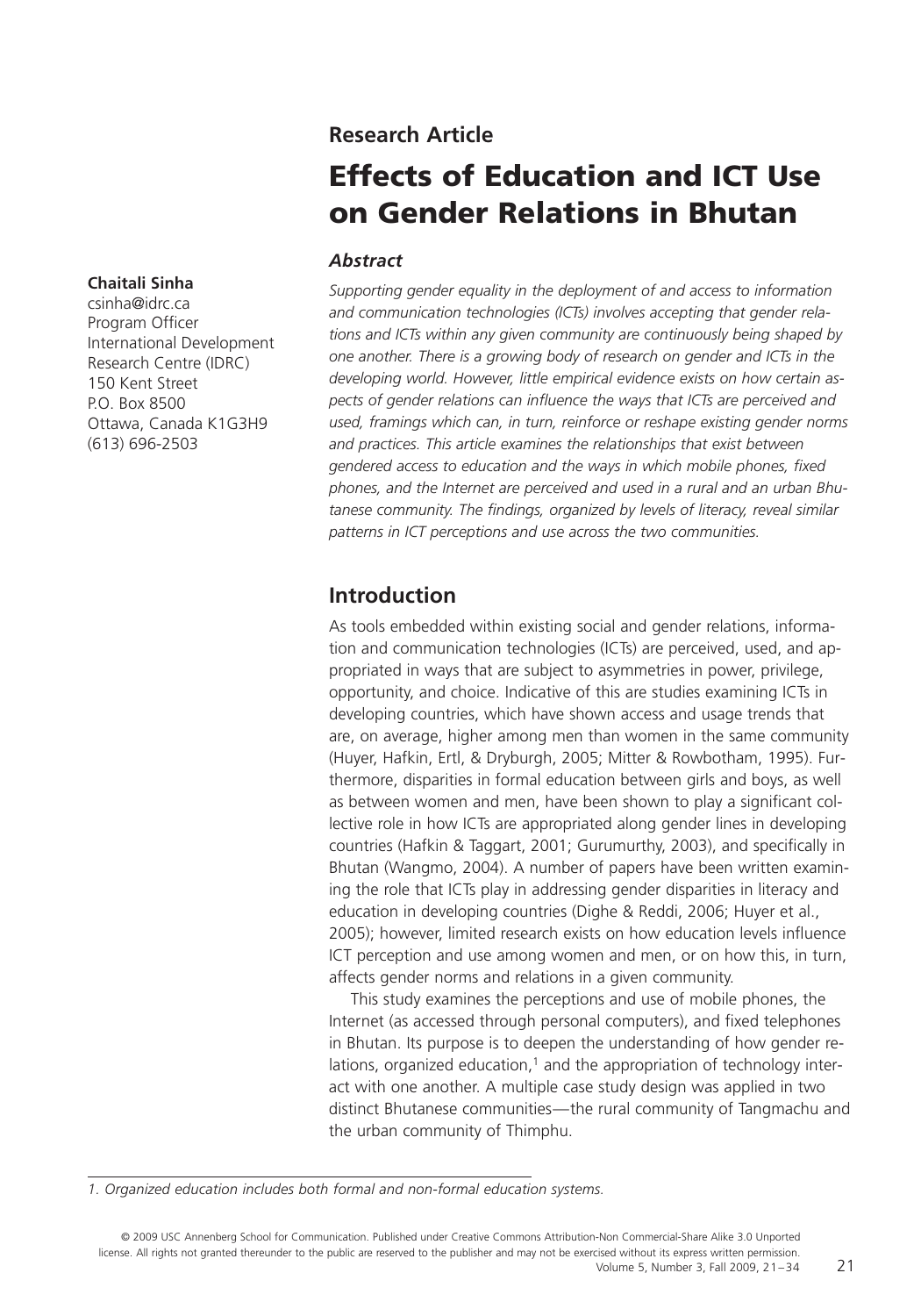The study is shaped by the following research question: How do gender relations and access to education influence the ways that ICTs are perceived and used in a rural Bhutanese community compared to an urban Bhutanese community? The article begins with a section discussing gender, education, and ICTs, as they form the theoretical basis for the study. This is followed by an overview of the research design, an outline of the two cases being examined, and a presentation and discussion of the analysis. The article concludes with a summary of key findings and implications for future research in this area.

## **Gender, Education, and ICTs**

Gender and technology as a social science research subject is a post-1980 phenomenon (Sørenson, 2000). Its roots can be traced back to the "Women in Technology" movement, which continues to this day to advocate equal opportunity among women and men to access technologies that are neutral in design, production, and diffusion. This position in feminist technology studies has been challenged for placing the burden of change upon women (their socialization, aspirations, and values), instead of asking the broader questions of whether, and in what way, technology and its institutions could be reshaped to accommodate all genders (Wajcman, 2004). Alternatively, the gender and technology discourse continues to acknowledge the gendered nature of technological innovations and the reciprocal relationship that exists between the two (Mitter, 2004; Wajcman, 1991). Mutual shaping of gender and technology refers to the co-influence, coproduction, and co-dependence of the two constructs. By examining the impacts and outcomes of technological change, in addition to the intent behind technology design, production, and content creation, this approach posits technology and society as mutually shaped by one another (MacKenzie & Wajcman, 1985; Wajcman, 2004).

Findings from Huyer et al. (2005) indicate a complex relationship between the overall ICT penetration rates in a country and differences in these rates between women and men. Based on statistical analysis conducted across numerous developing and developed countries, the report found that the "relationship between the gender divide and the overall digital divide is very tenuous and does not support

the argument that the two move in tandem" (ibid., p. 145). This illustrates the need to disentangle the social aspects of access from those more closely related to physical (or technical) access (Liff & Shepherd, 2004). The combination of technical and social access tends to be leveraged differently by privileged and powerful groups than by vulnerable and marginalized ones (Warschauer, 2003; Maier & Nair-Reichert, 2007).

Many argue that the Western ethnocentric manner in which empowerment through ICTs is interpreted fails to consider the historical and social contexts within which ICTs are accessed and used (Parpart, Shirin, & Staudt, 2002; Huyer & Sikoska, 2003). Gendered differences in ICT use have been described as "rooted in attitudes and perceptions about technology" (Tolbert, Mossberger, King, & Miller, 2007). For instance, women's time is a critical resource in short supply; therefore, any ICT solution aimed at improving the lives of women and increasing their empowerment and choice must be perceived by those women as a relevant and accessible means to enhance efficiency (for both productive and reproductive labor) rather than as an addition to their existing load of responsibilities (Hafkin & Taggart, 2001; Gurumurthy, 2003). Beyond the limited amount of leisure time many women have away from reproductive and productive tasks, they often lack the necessary mobility to visit public access Internet or telephone kiosks; this may be a symptom of cultural restrictions, safety precautions, or a range of other socio-economic factors (Hafkin & Taggart, 2001).

Improved literacy and education have been linked with a correlated increase in personal empowerment and participation in local and global social communities (Stromquist, 2005). According to Hafkin and Taggart (2001), women in developing countries find themselves in the deepest part of the digital divide, further removed from that experience by men whose poverty they share. They claim that gendered factors such as income, time constraints, language, education, and cultural contexts affect women's access to facilities, training, and employment using ICTs (ibid.). In the South Asian context, Gurumurthy (2003) purports that women's limited access to ICTs is a result of "barriers of illiteracy, preoccupation with survival and constraints of time, in egalitarian and oppressive sociocultural norms and practices, high costs and predominantly urban character of fa-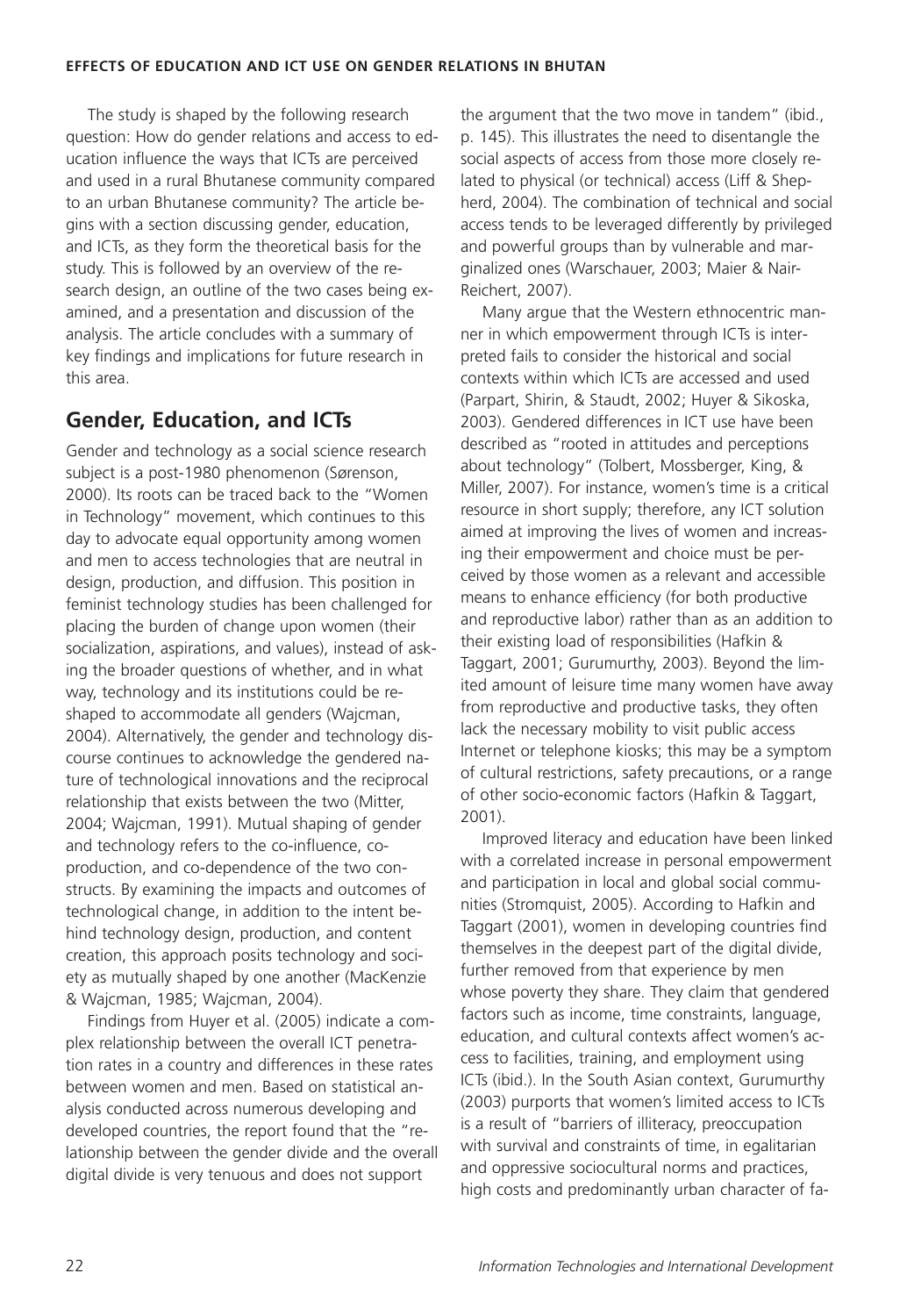

*Figure 1. Relationships between Gender, Education, and ICTs.*

cilities, and bandwidth limitations." These studies point to education and literacy as critical factors that are, among others, contributing to differential access and use of ICTs among women and men. Drawing from the existing literature on gender, education, and ICTs, the present study narrows the focus to education, considering it as the primary lens through which the mutually shaped categories of gender relations and ICTs may be examined.

## **Research Design**

The research question is examined using a two-site explanatory case study model. The reason for choosing this model is two-fold: 1) The use of a case study design allows for in-depth analysis and contextualization, and 2) the inclusion of multiple sites lends itself to revealing differences in gender norms, ICT availability, and organized education between Thimphu and Tangmachu. The level of organized education is used as the independent variable to examine if and how the introduction of ICTs reinforces or challenges existing gender relations. Figure 1 illustrates the relationships to be examined between the different variables and the logic used to learn more about them. This diagram represents the model adopted in the design and analysis of this study. As for theoretical models, there are a number of caveats that need to be shared with the reader. The first caveat, which relates to the box titled "Effect on Gender Relations," is that the scope of this study does not include a discussion about how perceptions and use of different ICTs influence or affect

gender relations. This is because such a discussion would require longitudinal data collection and analysis, which was not within the purview of this study. The box has been left in the model because it represents an important step that would merit further investigation in an expansion of this study or other studies examining a similar research question.

Other caveats include the following: The arrows shown in the diagram are not intended to suggest unidirectionality or a direct input-output relationship between the incoming and outgoing elements; the directionality of the arrows is to be interpreted only as a means of conveying the relationships examined in this study; the diagram is intended to represent a cycle; and the convergence of the arrows from the "Existing Gender Relations" and "Effect on Gender Relations" is deliberate, as it illustrates the mutually shaped constructs of gender and ICTs, as well as the cyclical nature of this shaping process. As such, the model does not represent universal chronologies or dependencies; rather, its purpose is to visually represent the manner in which this study addresses the research question.

For the purposes of this study, the model is applied as follows: It begins with an examination of existing gender relations and how these norms and dynamics may influence enrollment and retention in organized education. The next stage considers how different levels of education can influence outcomes, such as literacy, which can, in turn, influence opportunities like employability. The following stage in the diagram examines how perceptions and usages of ICTs are influenced by the previous stages in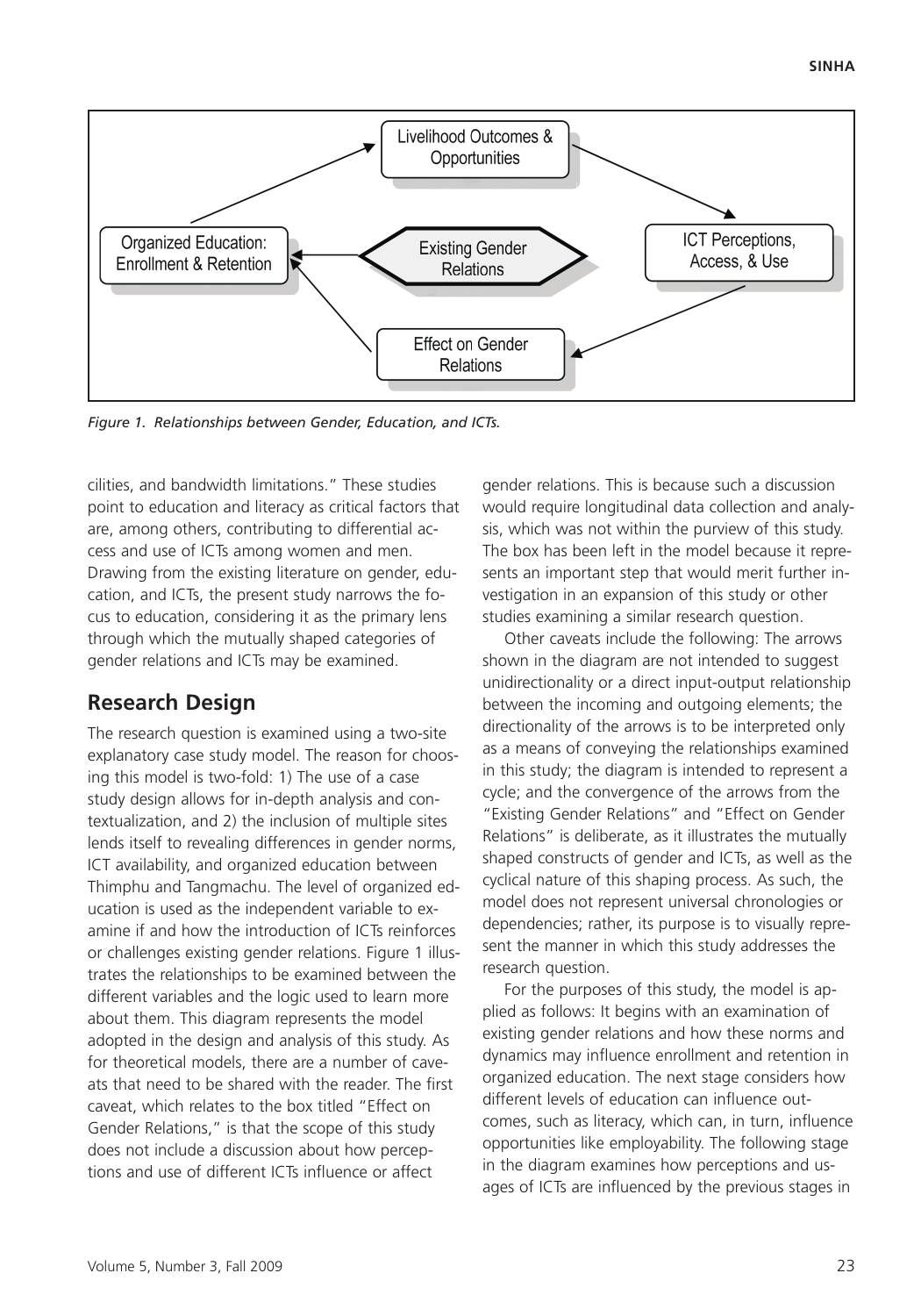the model. The final stage in the diagram—though it is not really the final stage, as the diagram represents an ongoing cycle—considers if and how gender relations are influenced as a result of interactions with ICTs. As mentioned earlier, this study was not designed to address this stage; however, it is an important step that needs to remain present in the diagram.

# **Data Collection**

Primary data were collected during a nine-week period at the two sites during the fall of 2006. This was propitiously timed to follow the release of Bhutan's first internationally recognized census and the official launch of the first Internet connection and local telephone system in Tangmachu. Semistructured interviews served as the principal research instrument for data collection. The structure of the interview allowed for a certain level of standardization across the respondents, while providing ample opportunity to probe and clarify responses. Fifteen semi-structured interviews were conducted in Thimphu, and another 15 in Tangmachu, for a total of 30. All respondents were 18 years or older when the data were collected. Since many of the interviewees did not speak English or Dzongkha, the official language in Bhutan, an interpreter was engaged at each of the two sites. An immediate, direct translation style was adopted when administering the interview and recording data. This process allowed the primary researcher to observe the respondent, take notes in the margin, and interject with probing questions if and when necessary.

Respondent selection was not intended to yield representative samples of the respective populations in the two study communities. Rather, the respondents were chosen based on the overall demographic profile of the two communities, as perceived by the primary researcher, combined with the availability of respondents. As a result, the findings that are discussed in the following section are not intended to be statistically generalizable to populations, but they are analytically generalizable to theoretical propositions (Yin, 2003).

In addition to the semi-structured interviews, 11 key informant interviews (KIIs) were conducted with individuals from a number of NGOs and government offices, as well as private sector representatives. The selection process for the KIIs was based on theoretical relevance to the research question. The results were used to validate initial findings during the field visit. KIIs were conducted with representatives or officials from the National Women's Association of Bhutan (NWAB); Respect, Educate, Nurture and Empower Women (RENEW); the National Commission on Women and Children (NCWC); the Department of Information Technology (DIT), the Department of Information and Media; the Ministry of Labor and Human Relations; the Internet service provider, Druknet; the telephone service provider, Bhutan Telecom; and the mobile telephone service provider, B-Mobile; as well as with two scholars studying Bhutanese culture and society.

# **Case Background**

This section presents relevant background information about Bhutan and the two sites selected for the study. Bhutan is a relatively remote nation-state, both physically and politically, that has undergone controlled and gradual exposure to foreign influences. Since emerging from self-imposed isolation in 1961, the country has traversed a path toward greater global economic integration, all the while maintaining a strong commitment to its Gross National Happiness (GNH)2 philosophy. Dissimilarities in natural geography between the western and eastern parts of Bhutan directly influence access to roads, electricity, and communications infrastructure. Western Bhutan is home to most of the urban settlements, while the majority of rural settlements are located in the central and eastern parts of the country. Largely an agrarian society—albeit with limited arable land—the majority of Bhutan's cultivated land is terraced on steep slopes. This precludes large-scale mechanization, and it limits efficiency and crop yield.

# **Gender Relations and Education in Bhutan**

Relative to other South Asian countries, the legal status of Bhutanese women is perceived to be pro-

*<sup>2.</sup> The Gross National Happiness (GNH) philosophy is characterized by four pillars: 1) economic growth and development, 2) preservation and promotion of cultural heritage, 3) preservation and sustainable use of the environment, and 4) good governance.*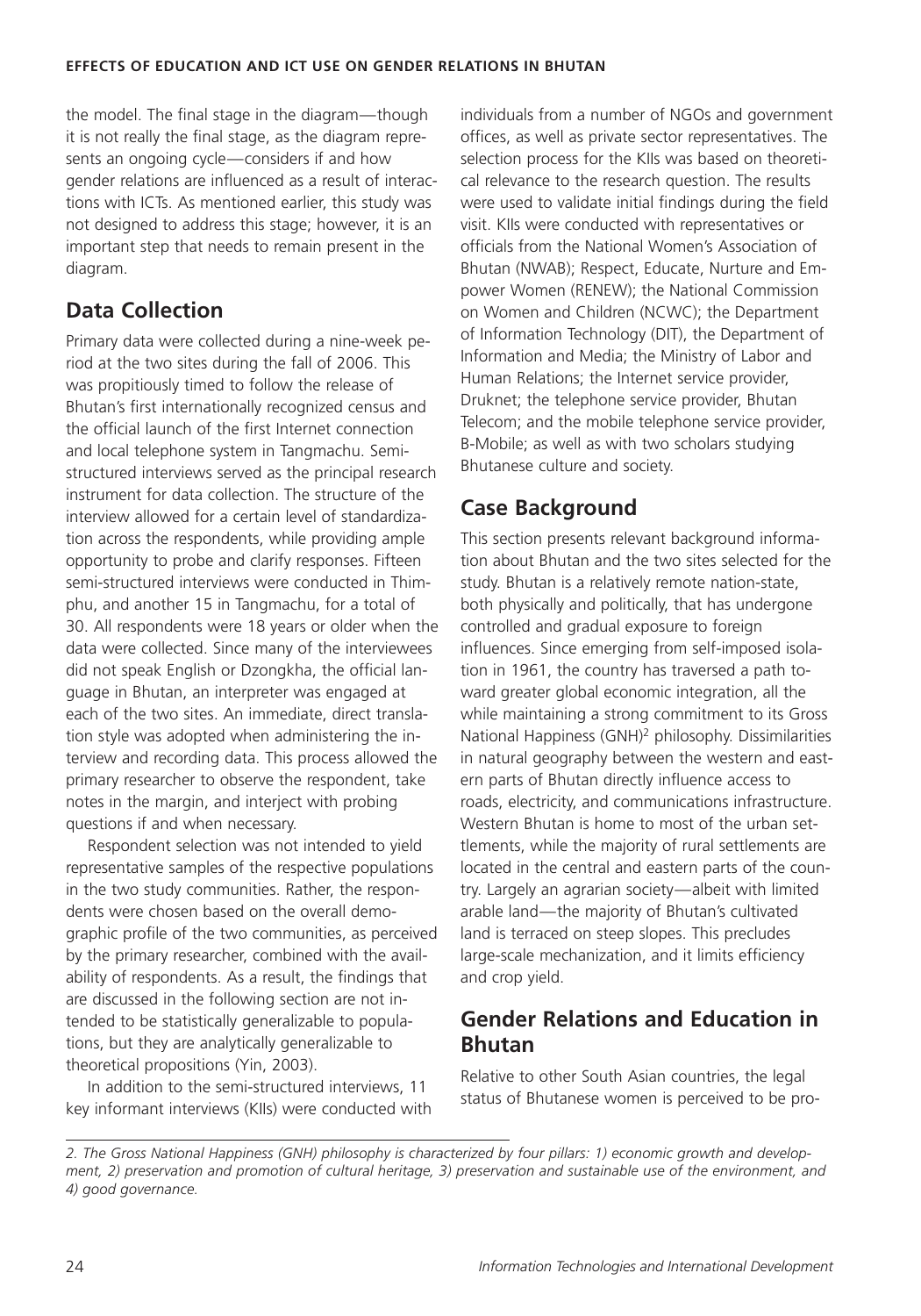gressive (Wangmo, 2004; Crins, 2004). Much of the literature about the division of labor in Bhutan indicates a limited amount of rigid sex-disaggregation in rural subsistence livelihoods, save for some division of labor based on physical strength (Wangmo, 2004; RGoB 2001, 2003). The Gender Pilot Study (RGoB, 2001) reports that more than two-thirds of women are engaged in primary reproductive tasks in both rural and urban households. There is, however, a paucity of research examining changes in gender identity and relations resulting from shifts in education levels, migration patterns, employment trends, and the introduction of ICTs in rural and urban communities of Bhutan.

Bhutan's National Human Development Report 2005 (RGoB, 2005) describes the education landscape in Bhutan as one that has marked differences across gender, districts, and rural/urban areas. According to Wangmo (2004), literacy levels are at 80% in urban areas and only 33% in rural areas. Furthermore, she points to education disparities between men and women as the biggest constraint to full gender equality in Bhutan.

Monastic education, which was the only type of formal education available in Bhutan before the 1950s, has given men a significant advantage over women in religious, political, social, and economic contexts. Moreover, in the past, families preferred sending boys to school because of the long travel distances, the lack of accommodations and hostels, and other general hardships, but also because of the traditional view that daughters were more vulnerable and were needed at home (Wangmo, 2004).

In 1992, the Royal Government of Bhutan (RGoB) began offering non-formal education (NFE) programs as an alternative system that covered basic literacy in Dzongkha and a range of relevant knowledge and skills in agriculture, health and hygiene, income generation, and social issues. For the most part, NFE classes are held in the evenings to allow students who are occupied during the daytime hours to attend. In general, girls tend to lag behind boys in the formal education system after Class VIII. Moreover, women commonly indicate their desire to attend NFE courses, but they are unable to because of time and mobility constraints (RGoB, 2001).

#### **ICTs in Bhutan**

Uneven terrain in Bhutan renders the task of laying cable for ICT infrastructure relatively labor- and resource-intensive. Fixed telephone lines were first introduced in 1963; however, many of the remote mountainous regions remain unconnected today. In 2004, 76 of the 201 gewogs ("blocks" in Dzongkha) in the country, or approximately 37%, had access to at least four telephone lines (Wangmo, 2004). A 65% majority of fixed telephone users are concentrated in three major towns of western Bhutan—Thimphu, Phuntsholing, and Paro.

Bhutan's mobile telephone service was launched in November 2003. Since then, mobile telephone uptake has increased at rates unforeseen at the time of its introduction. In fact, at the time of this study, the cellular networks in Thimphu were regularly clogged between 5:00 P.M. and 9:00 P.M. on weeknights, and periodically throughout the weekends (Dorji, 2006). There were 40,000 mobile phone subscribers as of early 2006, a number that represents less than 2% of the population (Budde, 2006). Those who own mobile phones and live in areas serviced by mobile telecommunications providers make frequent use of a technique called "missed calls" also known as "beeping" or "flashing" in other parts of the world. Missed calls occur when a caller dials a number but hangs up before the call is connected. This type of communication does not incur any cost to either the calling or the receiving party. In addition to cost savings, missed calls allow for discreet exchanges and can sometimes be used as a code language between the sender and recipient. For example, a system can be devised to use sequential or sporadic beeping to communicate simple messages.

First brought into Bhutan in 1984, computer uptake and use was relatively limited due to the lack of a stable power supply at the time (Wangmo, 2004). Initially, computers were used without Internet connectivity. The country's first Internet service provider (ISP), Druknet, was established simultaneously with the country's first national television broadcasting system in June 1999. Internet use today is concentrated in urban areas, mostly at government offices, private businesses, Internet cafés, and some private homes.

#### **Case 1: Thimphu**

The city of Thimphu is located in the Thimphu province in western Bhutan. As the country's capital, Thimphu is a relatively densely populated urban center, boasting a high concentration of tourism, gov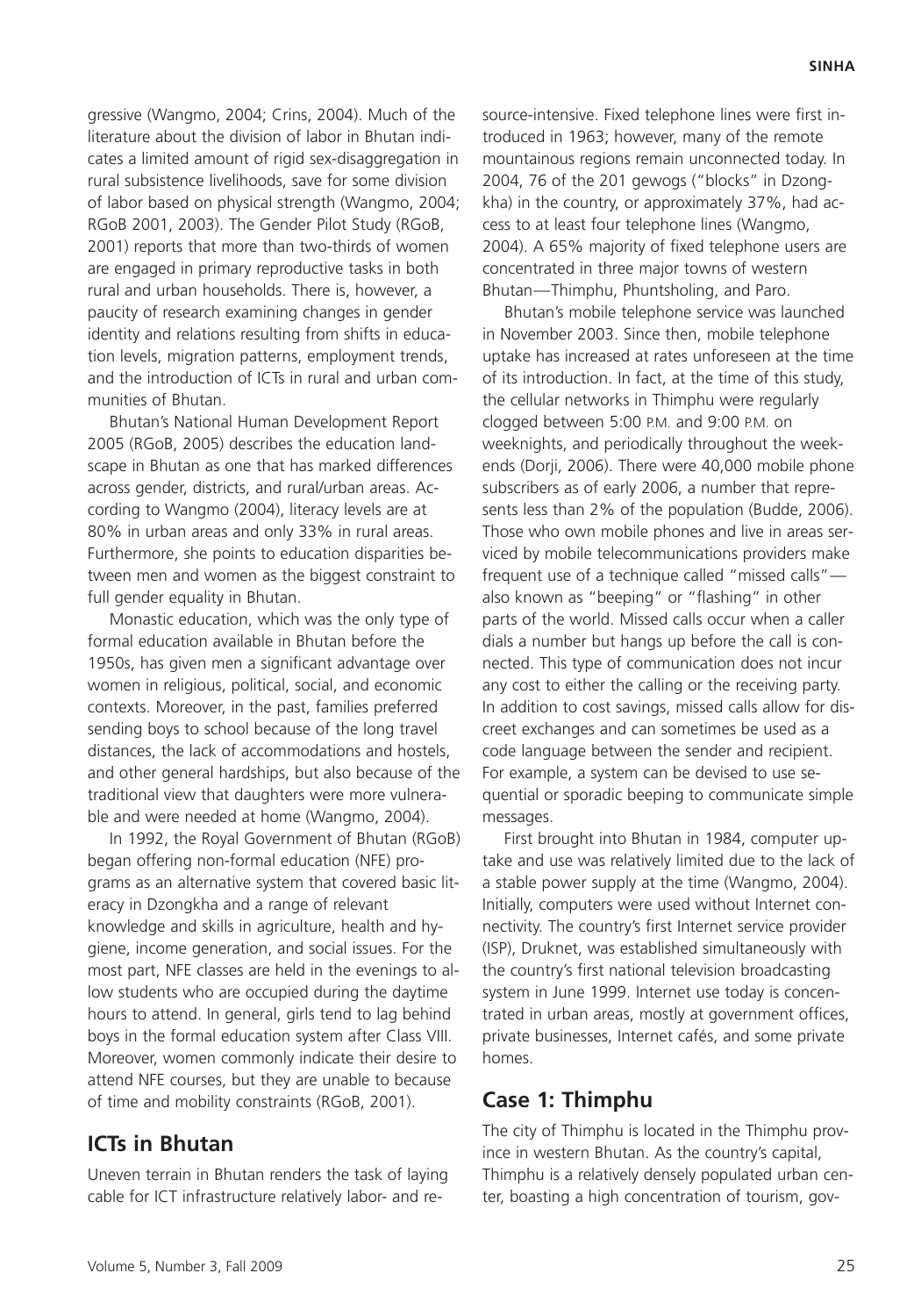ernment offices, private enterprises, and individuals who speak English, among other languages.

Among the respondents in Thimphu, those who used the Internet indicated their workplace as the most common access point. Personal computers and Internet access are generally still too expensive for most people to have in their homes. Even among the educated elite, only a limited percentage of individuals own a computer, and only a small portion of those have Internet connectivity. Fixed telephone access and mobile telephone access are more widely available and affordable. At the time of this study, there was a single mobile phone calling zone across the country, which means that a call down the street incurs the same cost as a call made across the country.

# **Case 2: Tangmachu**

Tangmachu is located in the Lheuntse province in eastern Bhutan. The only means of transportation to and from the sparsely populated community of Tangmachu is via a feeder road. It takes over two days to drive from Thimphu to Tangmachu along the winding roads that are carved out of the Himalayan mountainsides. Despite the lack of running water, a small hydro power plant at the base of the mountain provides electrification to some of the major structures in Tangmachu, including the local mayor's office and the Community Information Centre (CIC), located on a slight incline nearby.

The CIC uses a wireless signal emitted from an antenna located on the roof of the mayor's office. In addition to providing Internet connectivity to four computers located inside the CIC, the wireless signal is also received by WiFi-enabled fixed telephones located in the 78 households that fall within the antenna's "line of sight." Approximately 400 people who live in and around these homes use the telephones. Calls placed and received from the telephones within the 78-household wireless loop bear no charge to either party; however, calls made outside of this loop are charged according to Bhutan Telecom rates, payable directly to the CIC. Prior to the establishment of this wireless antenna and wireless telephone loop, people in Tangmachu were forced to drive or walk for numerous hours or days (each way) to access a telephone in the town of Lheuntse. No mobile phone service was available in Tangmachu at the time of this study.

Overall, subsistence farming was found to be the

dominant livelihood for men and women in Tangmachu. Most residents have little or no command of English or Dzongkha; instead, the strong oral culture is shared using predominantly Kurtoep or Chocangacakha, neither of which have a written script associated with them.

# **Analysis**

As outlined in Figure 1, the analysis presented in this section begins with an overview of existing gender relations based on decisions to enroll and continue participation in the education system. This is followed by a discussion of different opportunities and outcomes experienced by selected women and men from the two sites with different levels of education. The next part of the analysis examines how these individuals perceive and use different ICTs in relation to the outcomes and opportunities afforded by their individual level of education. Complete names of individuals are not used in this article. In their place, a pseudonym (initials sex: age) is used as a method of identification

# **Existing Gender Relations and Education**

Gender relations constitute and are constituted by a range of complex and dynamic structures and institutions, such as the family, the market, and legal systems (Reeves & Baden, 2000). For the purposes of this analysis, existing gender relations are examined based on the extent to which women and men are able to enroll and continue to participate in the organized education system. Table 1 outlines a number of features at each site that have been identified as contributing factors that could influence the nature and extent of gendered access and participation in organized education.

# **Existing Gender Relations and Education in Thimphu**

Six of the 15 interviewees in Thimphu worked in the civil service. Other respondents included one female elementary school principal, three private business owners, three private business employees, one unemployed post-secondary school graduate, and one housewife (often referred to as a "house minister"). The majority of households included in the study comprised nuclear families.

Non-formal education (NFE) programs are offered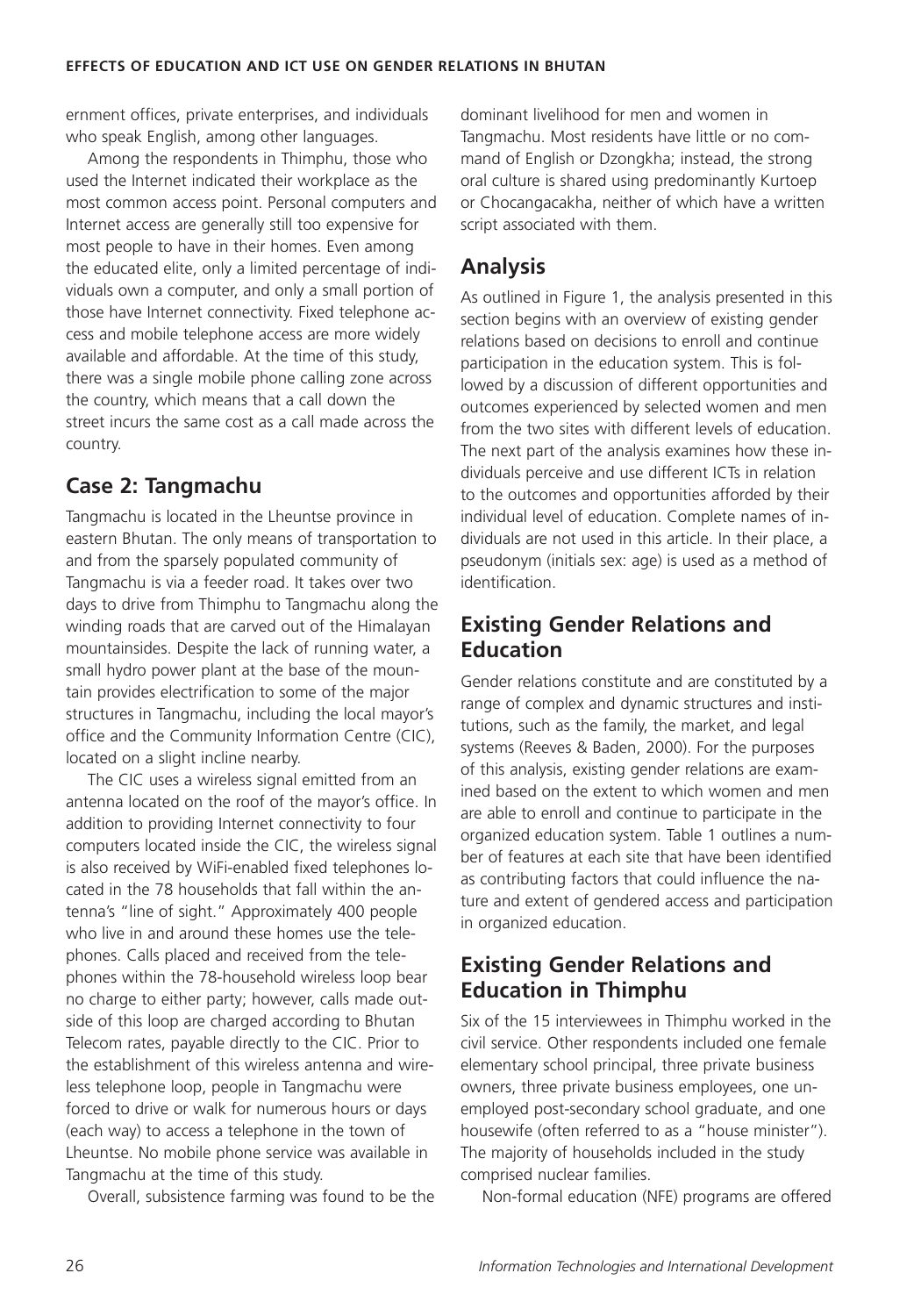| Factor                              | Tangmachu               | Thimphu                           |
|-------------------------------------|-------------------------|-----------------------------------|
| Average household size <sup>1</sup> | Large (extended family) | Small (nuclear family)            |
| Ratio of women to men <sup>2</sup>  | 2:1                     | 1:1                               |
| Common livelihood                   | Subsistence farming     | Civil servant or small business   |
| Primary school                      | Within community        | Within community                  |
| Secondary & tertiary school         | Outside community       | Within community                  |
| Property acquisition <sup>3</sup>   | Matrilineal inheritance | Mostly purchase; some inheritance |
| Preference for girls vs. boys       | Girls                   | No clear preference               |

*Table 1. Factors Contributing Toward Gendered Access and Participation in Education.*

*1. National Statistics Bureau (2007). Bhutan Living Standards Survey.*

*2. Department of Information Technology (2006). Needs Assessment Report. Unpublished.*

*3. Gender Pilot Study (RGoB, 2001).*



*Figure 2. Sex and Age Composition of Respondents in Thimphu.*

in both rural and urban areas in Bhutan; however, none of the respondents interviewed in Thimphu had ever been enrolled in NFE. Three of the eight women interviewed had no form of organized education, whereas all of the seven men had a minimum of three years of formal education. At the other end of the spectrum, four of eight women, compared to five of seven men, had over 10 years of education at the time of the interview. The Royal Government of Bhutan places a strong emphasis on higher education, and as part of this support, scholarships are made available to promising students who wish to study abroad. Three of the respondents—two women and one man—studied overseas in Japan, Canada, and Singapore, respectively. A large majority of those who study overseas return to Bhutan to work and teach.

One of the questions in the semi-structured interview asked about preference for girls versus boys, if any, and a justification for this position. The respondents in Thimphu shared an equal preference for boys and girls. They all agreed with the principle of equal enrollment for girls and boys in primary school. There was, however, more diversity in opinion on the matter of equity between the sexes in higher education enrollment. Some respondents pointed to the high youth unemployment rates and the need to balance higher education with the need for wage income from adolescents and young adults as a justification for limiting the number of individuals enrolled in post-primary school education. When probed further, these individuals indicated a preference for boys over girls when deciding on whether or not to invest in higher education because of the fact that most women may wish to get married and have children at a younger age, and thus may not wish to invest additional years in higher education.

These observations illustrate how enrollment and retention of children in an organized education system is a burden not only in terms of direct schooling costs, but also in terms of indirect costs related to the loss of income contributing to the household economy (Dorji, 2005). Additionally, Wangmo (2004) frames the higher dropout rates prevalent among girls in increasing education levels as a symptom of family responsibilities, such as marriage, rearing children, or a range of other household chores. Figure 3 provides a graphical representation of formal (Fo) and non-formal education (NFE) programs attended by men (M) and women (F) at the two data collection sites.

## **Existing Gender Relations and Education in Tangmachu**

The most common livelihood of those interviewed in Tangmachu was that of a subsistence farmer. Four of the seven farmers interviewed were women. Two respondents—both female—were shopkeepers.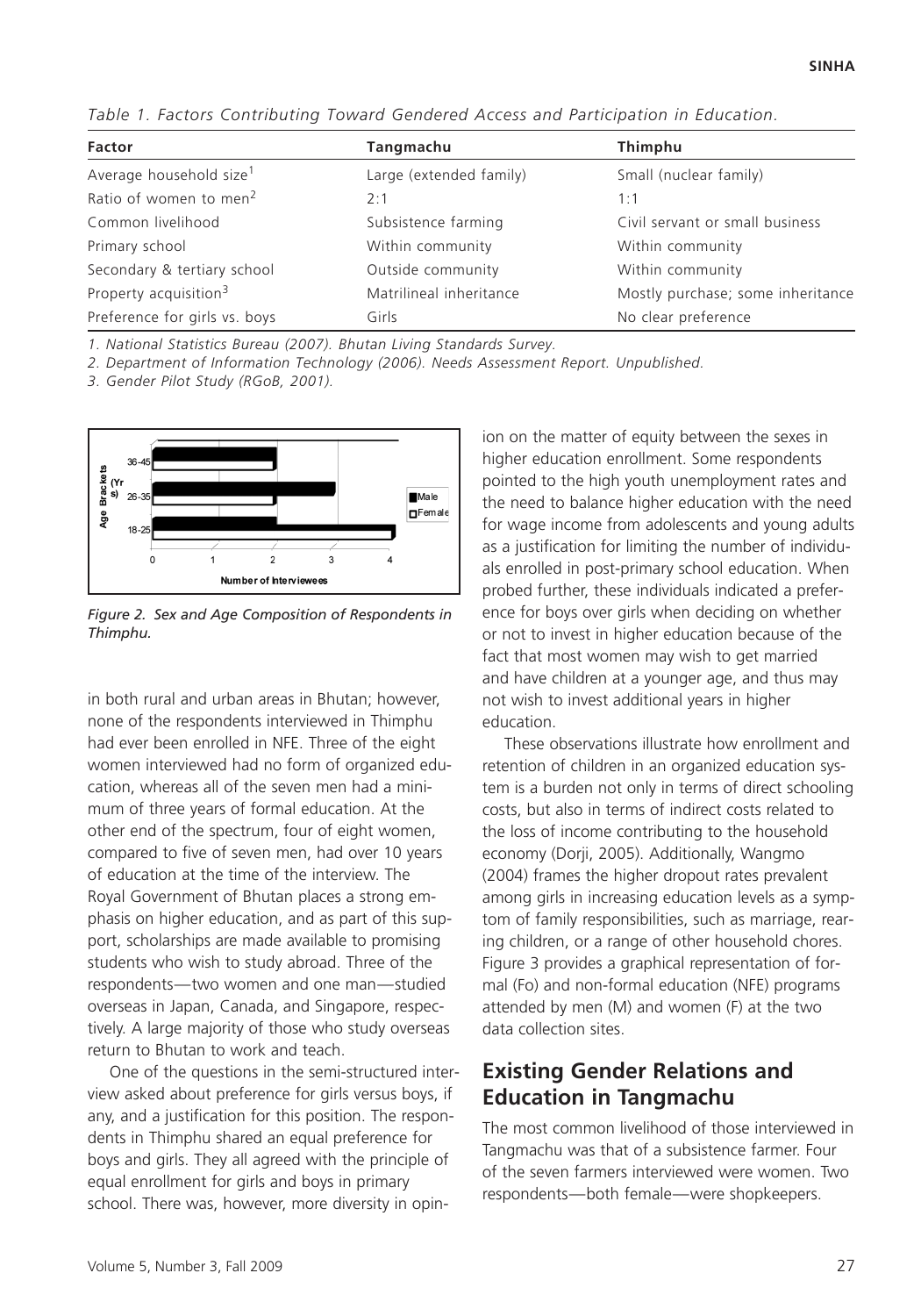#### **EFFECTS OF EDUCATION AND ICT USE ON GENDER RELATIONS IN BHUTAN**

Other respondents included three female house ministers, one male primary school teacher, one male civil servant, and one privately employed female. Nearly all of the households included extended families ranging from elderly individuals to young children. Adult men between 18 and 45 years were conspicuous by their absence in these households.

Four respondents interviewed in Tangmachu, all women, had attended NFE courses, but had since dropped out, citing inconvenience and lack of time as the chief reasons for leaving. Two male respondents received over 10 years of formal education; one was a primary school teacher who migrated from Paro, and the other was a former monk who had received more than 20 years of monastic education. Among the women who had enrolled in formal education programs, three of the six cited marriage and/or pregnancy as the reason for dropping out of school.

Most respondents in Tangmachu indicated a strong preference for female children. The primary reason given for this preference was that girls tend to stay at home to provide long-term support and care to their households and families, while boys tend to out migrate and have less of a commitment to sustained and long-term household responsibilities.

When probed further, it was found that respondents valued formal education for both girls and boys. However, when forced to choose whom to send outside of Tangmachu to pursue secondary school studies, all respondents revealed that boys would be chosen over girls. The reasons for this choice included physical difficulties experienced when traveling back and forth from school, the loss of labor at the farms, and the need for girls to stay behind and care for the young and elderly members of the extended family.

According to traditional Drukpa<sup>3</sup> norms, land and property are inherited by the eldest daughter, who is expected to take care of her parents and is generally denied an education (RGoB, 2001). As such, a 60:40 female–male land and property ownership ratio prevails in rural areas—most of which is received through matrilineal inheritance—while a 36:55 ratio



*Figure 3. Years of Formal (Fo) & Non-Formal Education (NFE) Disaggregated by Sex.*



*Figure 4. Sex and Age Composition of Respondents in Tangmachu.*

exists in urban areas, $4$  where most property is purchased rather than inherited (ibid.). Pain and Pema (2004) refer to traditional matrilineal inheritance norms as a double-edged sword, because although eldest daughters generally inherit property, they are expected to stay with their parents and to forego opportunities that might have been afforded to them via formal education.

### **Outcomes and Opportunities Related to Education Levels**

Three case studies have been selected from each of the two sites to examine opportunities and outcomes experienced by people of varying education levels. These case studies were chosen because they represent both sites, a mix of sexes, and a variety of age, education, and ICT exposure and use. From Tangmachu, P (Female: 19) received nine years of formal education and worked as the CIC manager;

*3. Drukpa is a term used to refer to people of Ngalong and Sharchop descent in Bhutan. Bhutan's state religion is Drukpa Kagyupa Mahayana Buddhism. Drukpa norms are adhered to by most living in Tangmachu. 4. It should be noted that the ratio reported in the study indicates a base of 91 instead of 100.*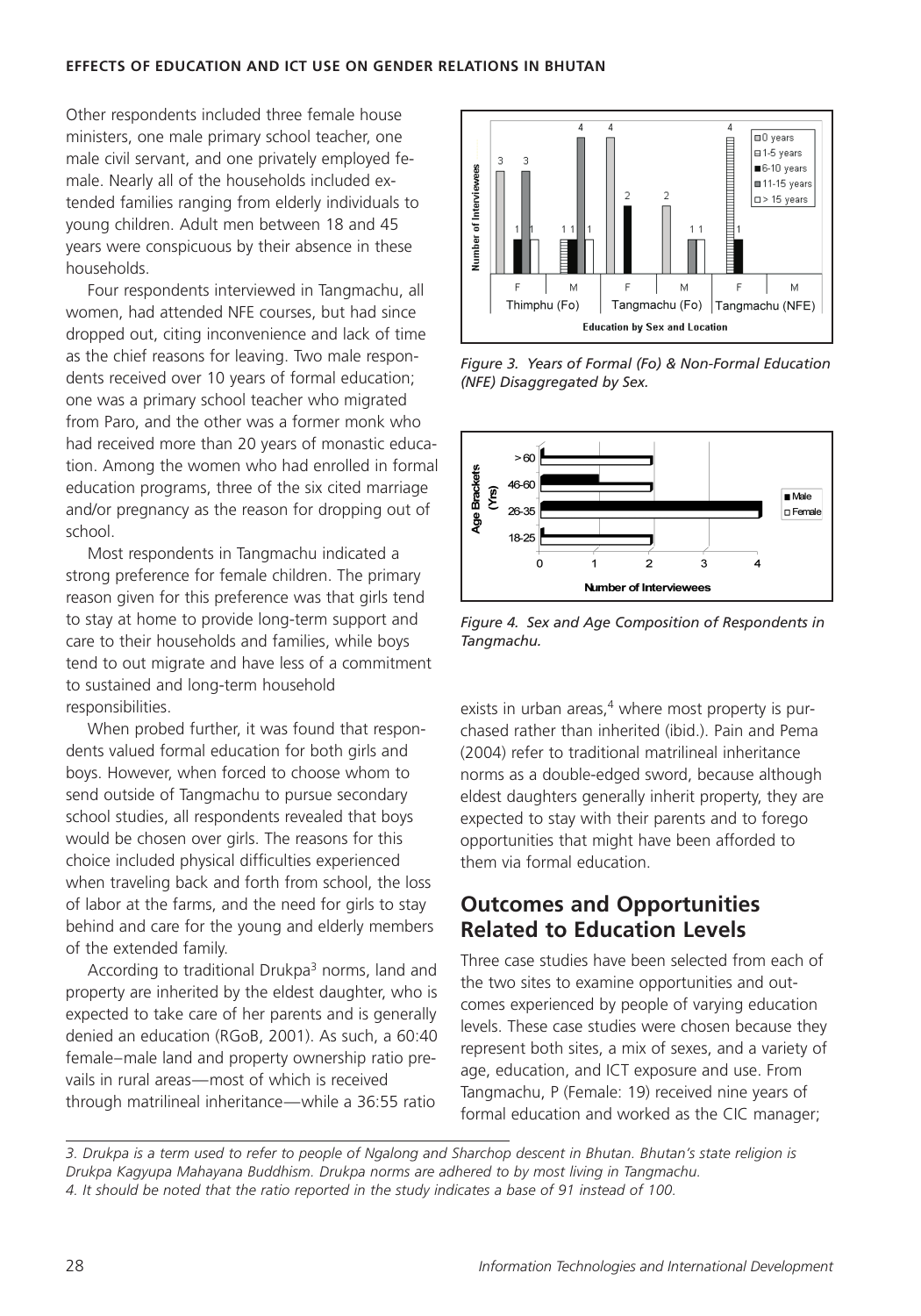ND (Male: 57) received no formal education and was a subsistence farmer and head of his household; and TD (Female: 30) had one year of NFE and was a subsistence farmer and the head of her household. From Thimphu, LD (Female: 24) had no formal education and worked as a cleaner in a government building; KO (Female: 40) received 15 years of formal education and worked as a senior civil servant; and SW (Male: 23) received 12 years of formal education and was a shopkeeper.

Outcomes and opportunities resulting from different levels of education are examined here in two groups: those with less than five years of education, and those with five or more years of education. The threshold of five years was chosen to represent a length of time after which individuals would likely have a functional level of literacy and numeracy.

### **Outcomes and Opportunities: At Least Five Years of Organized Education**

P (Female: 19), KO (Female: 40), and SW (Male: 23) received 9, 12, and 15 years of formal education, respectively. Literacy in English is the most obvious outcome shared by each of these individuals. KO is literate in Dzongkha, but she admits that she rarely uses it in the written form for professional or personal reasons. Although Dzongkha is Bhutan's national language, it is not widely spoken outside of western Bhutan. Moreover, it is considered to be a difficult language to read and write, even for native Dzongkha speakers (Gyatsho, 2004).

P (Female: 19) dropped out of school after nine years of formal education as a direct result of her getting married. She has since divorced her husband. She has decided not to return to school. At the time of this study, P was living at her family home with her extended family. She was in a relationship with a young man from Tangmachu who was studying law in India.<sup>5</sup> Based on her proficiency in reading and writing in English, P was recruited to manage the CIC. The income she earned contributed to her household, while she retained a small amount for her personal spending needs. Working at the CIC allowed P greater mobility within the community due to her daily trips to the CIC and

other visits and meetings as a result of her capacity as the CIC manager. Moreover, free access to the Internet at the CIC allowed her to stay in contact with her boyfriend using instant messaging services. She expressed a desire to migrate out of Tangmachu after her boyfriend finishes school.

KO (Female: 40) studied for many years in Thimphu, in addition to one year in Japan. During her stay in Japan in 2001, KO was exposed to several ICTs, including the Internet and mobile phones. Her education and high level of literacy contributed to her senior position within the civil service in Thimphu. Moreover, the connections KO made through her studies provided her with opportunities to connect with people located in different parts of the world.

SW (Male: age 23) migrated from the eastern district of Trashi Yangste in 1997. His 12 years of formal education provided a strong foundation of literacy and numeracy, which he uses regularly in his job as a shop owner in Thimphu. The education he received in Trashi Yangste was a critical factor in his decision to migrate to Thimphu and to seek a job where he could earn supplementary income to remit back to his family. At the time of the interview, SW felt that his level of education was sufficient to work at a store, but insufficient to get a higher-paying job in the civil service or in the tourism industry.

### **Outcomes and Opportunities: Less Than Five Years of Organized Education**

The selected case studies with less than five years of education include LD (Female: 24) from Thimphu, and ND (Male: 57) and TD (Female: 30) from Tangmachu. TD received one year of NFE, while the others had not received any organized education. All of these respondents were illiterate (or preliterate, as I prefer to classify this group). They all had some level of numeracy.

LD worked as a cleaner in a government building in Thimphu. Spending her first 15 years living in a rural subsistence farming community in the Samdrup Jongkhar district in eastern Bhutan, she migrated to Thimphu nine years ago with her husband, who was working as a police officer. LD

*5. Despite the relatively high divorce rate in Tangmachu, this article's author encountered little stigma attached to divorced men or women, or to children born out of wedlock.*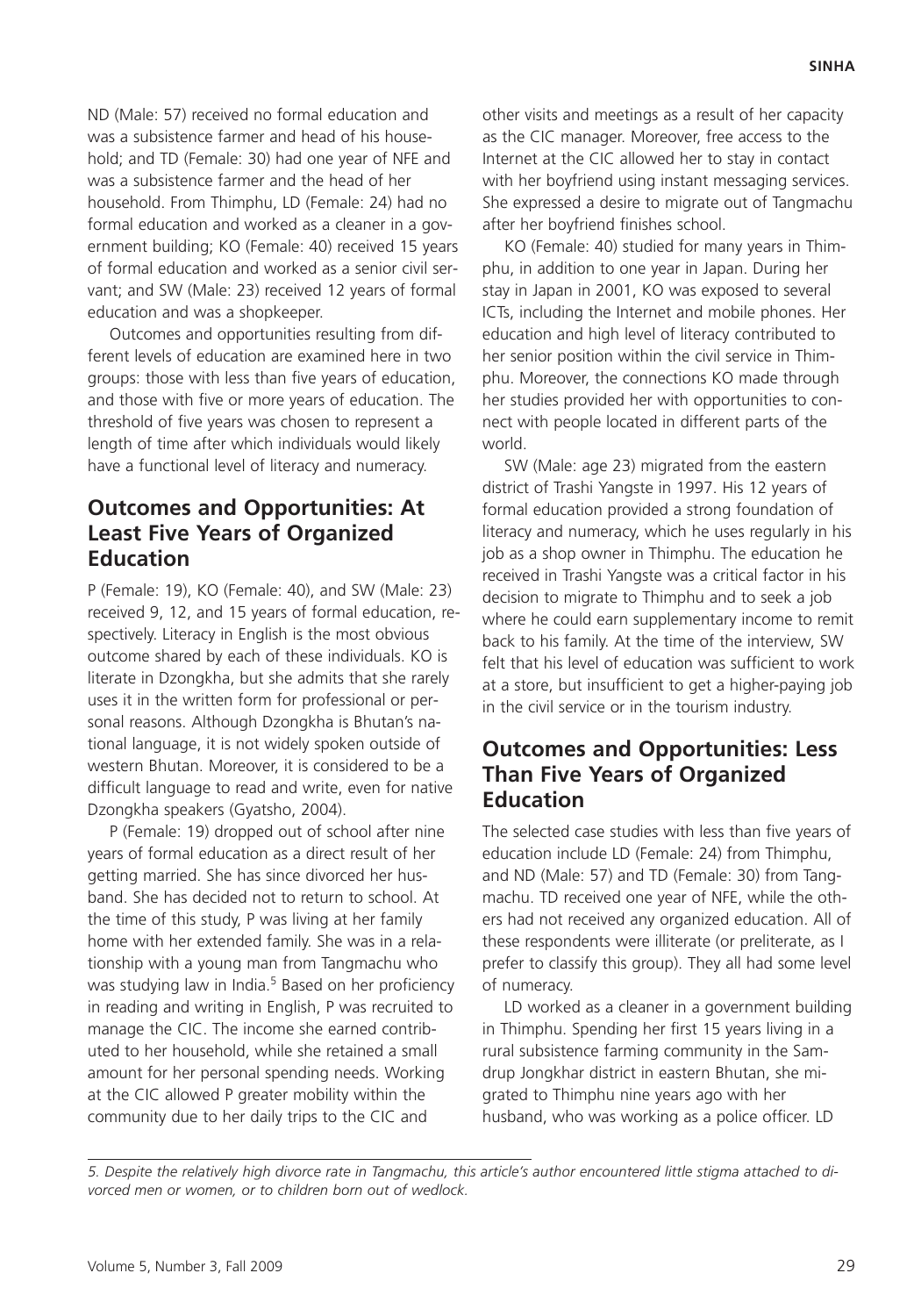spoke Sharchopkha and limited Dzongkha. She was unable to read or write in either language. This precluded her from certain types of work and certain forms of communication; however, her job and functional numeracy allowed her mobility within Thimphu and the ability to use fixed line and mobile telephones. This functional numeracy helped LD tell time and decipher prices in the market. Despite her own preliterate status, LD was fiercely proud of her six-year-old son's participation in school and his keenness to read and write.

ND (Male: 57) was a subsistence farmer in Tangmachu and the primary earner in his household. He had never received any organized education, but he insisted that both of his sons, ages 17 and 19, attend school full-time. When they attended secondary school in a neighboring community, ND and his wife were forced to hire seasonal laborers to help with the work on the farm and in the home. ND was hopeful that his sons would use their education to improve the family farm or seek employment elsewhere and remit money home to sustain the farm. Given the considerable labor required on the farm throughout the year, ND rarely left Tangmachu. Since the installation of the fixed line phone in his home, he had been able to contact his brother-in-law who lives in Thimphu, as well as to receive updates on notable news and announcements around the country. The phone was also used to place orders for his wife's medication, which needed to be filled in Thimphu, and then sent by car or truck to Tangmachu.

Like ND, TD (Female: 30) was a subsistence farmer and weaver. She was the primary earner for her household. Having gotten divorced from her husband 11 years ago, TD lived with her 70-year-old mother and two children. She received one year of non-formal education and was able to recognize numbers. TD had two brothers who had migrated to urban centers. The fixed phone in the home allowed her and her mother to receive calls from outside Tangmachu, and to make calls to other households in Tangmachu free of charge. When her mother needed to make a phone call, TD dialed the number on her behalf. The basic numeracy TD possessed allowed her and her mother to remain in contact with others via the telephone. When asked if she would contemplate migrating to another part of Bhutan, TD responded that she would if she could earn as much as she was earning in Tangmachu. However,

with her basic level of education and the high unemployment levels across the country (Dorji, 2005), she found it best to stay in Tangmachu and continue running the farm and providing for her immediate and extended families.

Based on these case studies, literacy in English and to a lesser extent, in other languages—is shown to contribute to greater paid employment opportunities for individuals. There are some examples of functional literacy as an outcome achieved by those with less than five years of education, as well as the use of numeracy for making and receiving phone calls, among other activities. The distinction made between literacy and numeracy is found to be noteworthy because it points to the differences in education required for text-intensive versus voice-intensive technologies, as well as to the need to examine these as distinct but related abilities, instead of as mutually exclusive ones. For some, access to education and resulting literacy has led to greater mobility within the local community, within the country, and for some, internationally.

# **Perceptions and Uses of ICTs**

This study's focus on perceptions as well as uses of ICTs is intentional because it addresses specific communication requirements at the individual and community levels. Moreover, perceptions can elucidate the range of circumstances and incentives that might drive one to learn more about an ICT and how it could be used (Tolbert et al., 2007). Different levels of education among the respondents in Thimphu and Tangmachu influenced varying levels of literacy and numeracy. This outcome subsequently influenced social networks, degrees of mobility within and outside the community, and employment opportunities. The distinction between literacy and numeracy revealed the need to examine how the text- and voice-intensity of an ICT affects how it is perceived and used among different groups.

# **Perceptions and Uses of ICTs in Tangmachu**

Not surprisingly, previous exposure to an ICT and the moment of its introduction are found to shape how the particular ICT is perceived. For example, ND was perplexed when asked about the Internet. He seldom visited the mayor's office or the adjacently located CIC unless he had official business, such as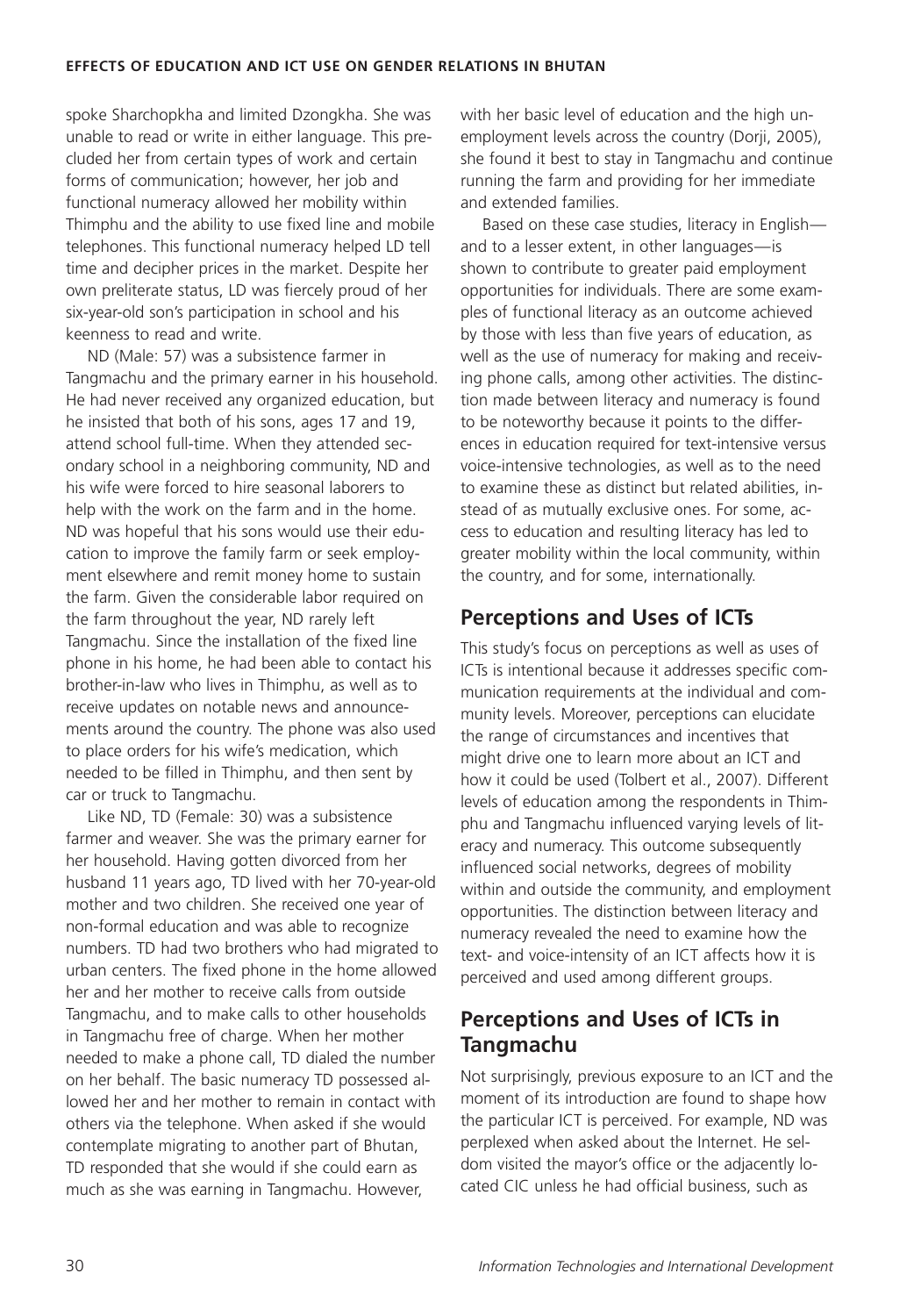paying phone bills for calls made to Thimphu on his fixed phone line. Since the Internet and fixed telephony were simultaneously introduced in the spring of 2006, ND had assumed the role of the computers was to power the telephone system. Given ND's position as an avid fixed telephone user, combined with his limited mobility due to his duties as a farmer, and his inability to read or write, his perception of the Internet was congruent with his personal circumstances, communication needs, and incentives. ND's misconception of the Internet also revealed the dearth of people in his immediate and influential social network using the Internet at the CIC or elsewhere.

ND demonstrated significant knowledge about mobile phones, despite the fact that there was no mobile phone service available in Tangmachu at the time of the study. His conception of the mobile phone was shaped by impressions from his brotherin-law in Thimphu, with whom he had frequent interactions over the fixed telephone. In addition, ND's exposure to individuals visiting Tangmachu who displayed their mobile phone hardware was found to play a role in his perception and knowledge of mobile phones. This finding contributes to a counterintuitive situation, whereby ND was aware and interested in mobile phones, which were not available in Tangmachu, yet he misunderstood the role and functions of the Internet and computers, which were available at the CIC in Tangmachu that he periodically visited.

With more than five years of education and a high level of literacy, P's perception of the Internet was considerably different from ND's. P discussed how her perception of the Internet changed significantly after she accepted the job as CIC manager. Before that point, P did not have a clear idea of what the Internet was or how it was used to communicate with other people. Since then, she had gained considerable experience using the Internet, stating: "The Internet is like a window to help me stay in touch with the outside world mostly with my boyfriend who is currently studying in India. I chat with him almost everyday." In this case, P's unlimited and unsupervised use of the Internet, in addition to a social network that included ties with other individuals who use the Internet, contributed to her perception of the Internet as a transformative tool in her life.

Relative to mobile phones, the Internet was irrel-

evant to ND's communication needs. However, he perceived the fixed telephone as a transformative tool. In addition to calling family members living outside of Tangmachu, ND also made periodic calls to Thimphu to place orders for his wife's medication. When asked how he felt about the cost of calling outside the local wireless loop to place these orders, ND responded that the cost of making periodic calls to Thimphu was far less expensive than traveling to Thimphu to do it in person. This efficiency relates to the shorter lead time required to order the medication and the reduction of labor time lost on the farm due to travel.

#### **Perceptions and Uses of ICTs in Thimphu**

Each of the three ICTs being examined in this study was available in Thimphu at the time of this study. KO had access to fixed telephones at home and at work; she also had free access to the Internet at work and was among the few people in the country with Internet access at home. KO owned a mobile phone. She began using mobile phones as early as 2001, during the year she studied in Japan. This predates the introduction of mobile phone service to Bhutan.

KO expressed her perception of the Internet as transformative in nature. She referred to it as a tool for democratization, a means to strengthen ties in social networks, and a repository of information and knowledge. On a less positive note, she pointed to a perceived increase in back problems, eye strain, and obesity due to long hours spent at computer screens.

When asked about her perceptions of mobile phones, KO commented on a range of advantages, including strengthening social networks, increasing incomes, and facilitating communications in times of emergency. However, she also pointed to a number of perceived drawbacks, such as safety hazards and diminishing face-to-face social interaction due to the disruptive nature of mobile phones. She discussed two specific potentially negative impacts of mobile phones: the rise in traffic accidents caused by a spike in the number of motor vehicles on Bhutanese roads and the irresponsible use of mobile telephones while driving, and the possibility that increased interaction with mobile phones can weaken traditional face-to-face interaction and familial bonds.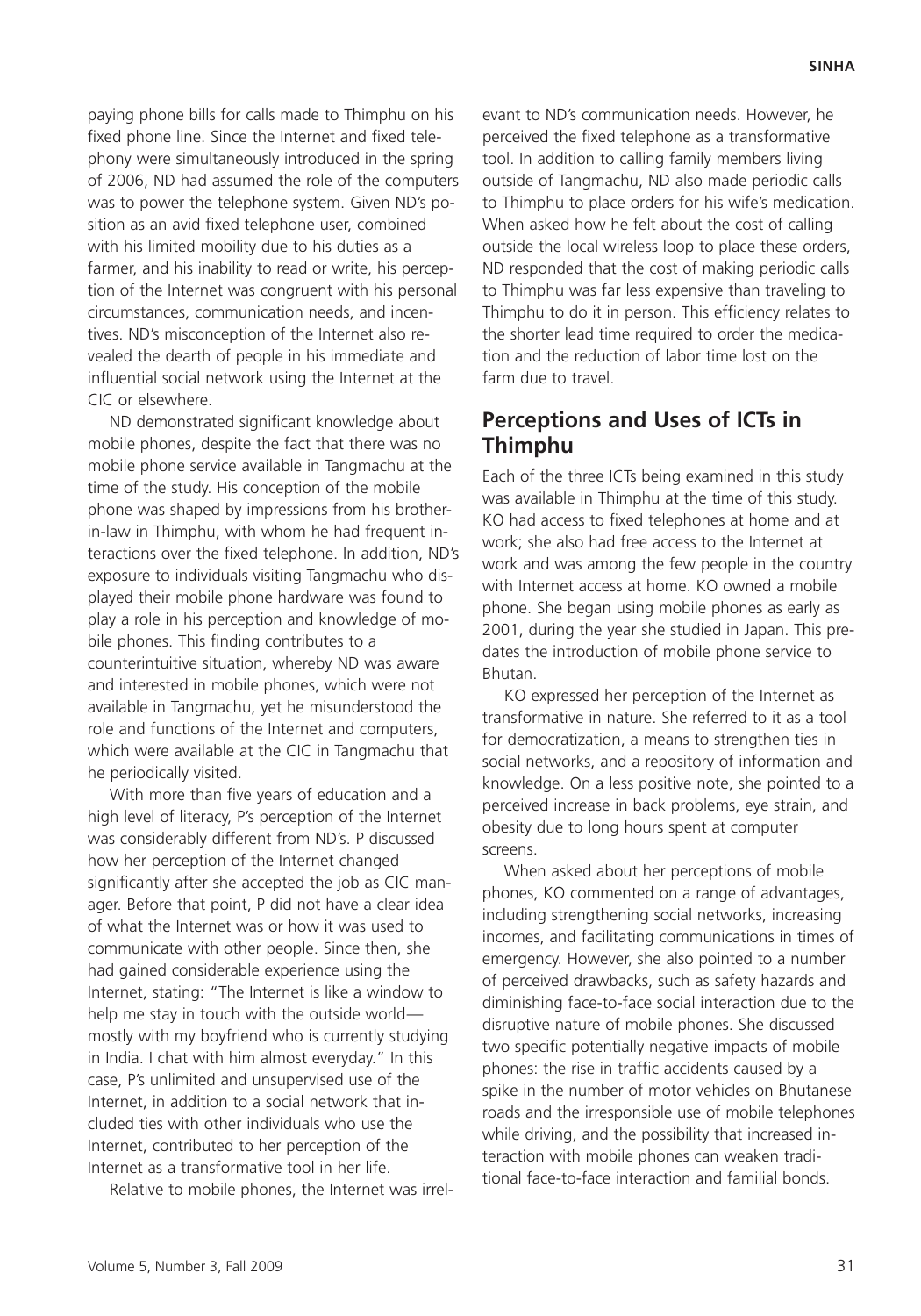#### **EFFECTS OF EDUCATION AND ICT USE ON GENDER RELATIONS IN BHUTAN**

The balanced overview of beneficial and potentially harmful effects of mobile phone use provided by KO is significant for several reasons. Her ability to easily and affordably access and use a wide array of text- and voice-intensive ICTs on a regular basis (fixed telephones, Internet-enabled computers, television, and radio) enables her to situate the mobile phone along a continuum of ICTs. This, in turn, translates into a restricted niche being satisfied by mobile phones. As a result, it is the mobility attribute of mobile phones that surfaces as the predominant trait. This trait, in her opinion, can manifest itself in both positive and negative ways.

LD's perception and use of mobile phones and the Internet differed substantially from KO's. LD was preliterate, yet she possessed functional numeracy, as evidenced by her ability to recognize numbers on a phone. When asked about the Internet, LD indicated the term was familiar and that she had heard employees in the building she cleaned referring to it; however, she was unclear on what the Internet was, and how it was used. When asked to explain her perception of the Internet, LD described it as a concrete, tangible commodity such as milk or eggs that could be purchased at a store and then inserted into the computer, akin to a mobile voucher being used to top up a mobile phone. Relating the concept of the Internet to mobile phones illustrated the way in which LD's perception of the Internet was associated with the prepaid voucher system she used for her mobile phone. This in many ways mirrors the perception articulated by ND in Tangmachu, as the two respondents associated the Internet with the voiceintensive ICTs with which they were familiar.

LD did not have access to a fixed phone at her home, but she had monitored access to one in her workplace. She owned and had access to her own mobile phone. As was the case with the majority of mobile phone users in Bhutan, LD used pre-paid mobile phone vouchers to add credit to her account. She benefited from the single national calling zone when calling her family and often used the cost-free "missed calls" when she ran out of credit. Many parents in Thimphu equip their children with mobile phones and have them send missed calls to notify them through a predefined sequence or code. For example, a single missed call could imply that a child is leaving home, and a double missed call could imply that the child has reached home safely. By using such means, individuals are able to communicate

with one another in real-time without paying a single Ngultrum (the currency in Bhutan).

Overall, LD perceived fixed telephones as an inferior option relative to her mobile phone—especially as a woman, wife, and mother—because of the fixed phone's limited privacy and the need to remain stationary for extended periods of time. She tended to use the fixed phone in her workplace to return missed calls received earlier on her mobile phone.

Comparing the perceptions and use of the same ICTs across different users—such as by KO and LD in Thimphu (mobile phones), and by P and ND in Tangmachu (the Internet)—reveals the effects of different gender relations and related opportunities and outcomes on the way in which these ICTs are situated within individual contexts. Issues that are commonly thought of as being deterrents to use, such as cost of access, have been shown to be mitigated when the incentives to use are perceived to exceed them. These incentives include increased privacy and mobility, improved ability to strengthen social networks with family members living far away, and enhanced convenience and efficiency by virtue of eliminating costly travel.

#### **Summary and Conclusion**

The types of ICTs in use and the year in which they were introduced varied between the two sites examined in this study. Despite this contrast—and other contrasts in geography, culture, livelihoods, language, and infrastructure—the relationships between gender, education, and perceptions and uses of ICTs in Thimphu and in Tangmachu largely mirrored one another when comparing similar education levels across the two communities. The role of literacy and numeracy were found to be influenced by existing gender norms, and the increased opportunities stemming from higher levels of education included broader social networks, enhanced employability, and increased mobility. The relevance and existing use of a particular ICT among others in an individual's social network played a critical role in how the technology was perceived and used by that individual. Moreover, the strong oral culture in Bhutan, coupled with the limited use of English and Dzongkha in many parts of the country, point to the need for further examination of ICTs that favor either text or voice, or a combination of the two.

The analytical model used in this study captures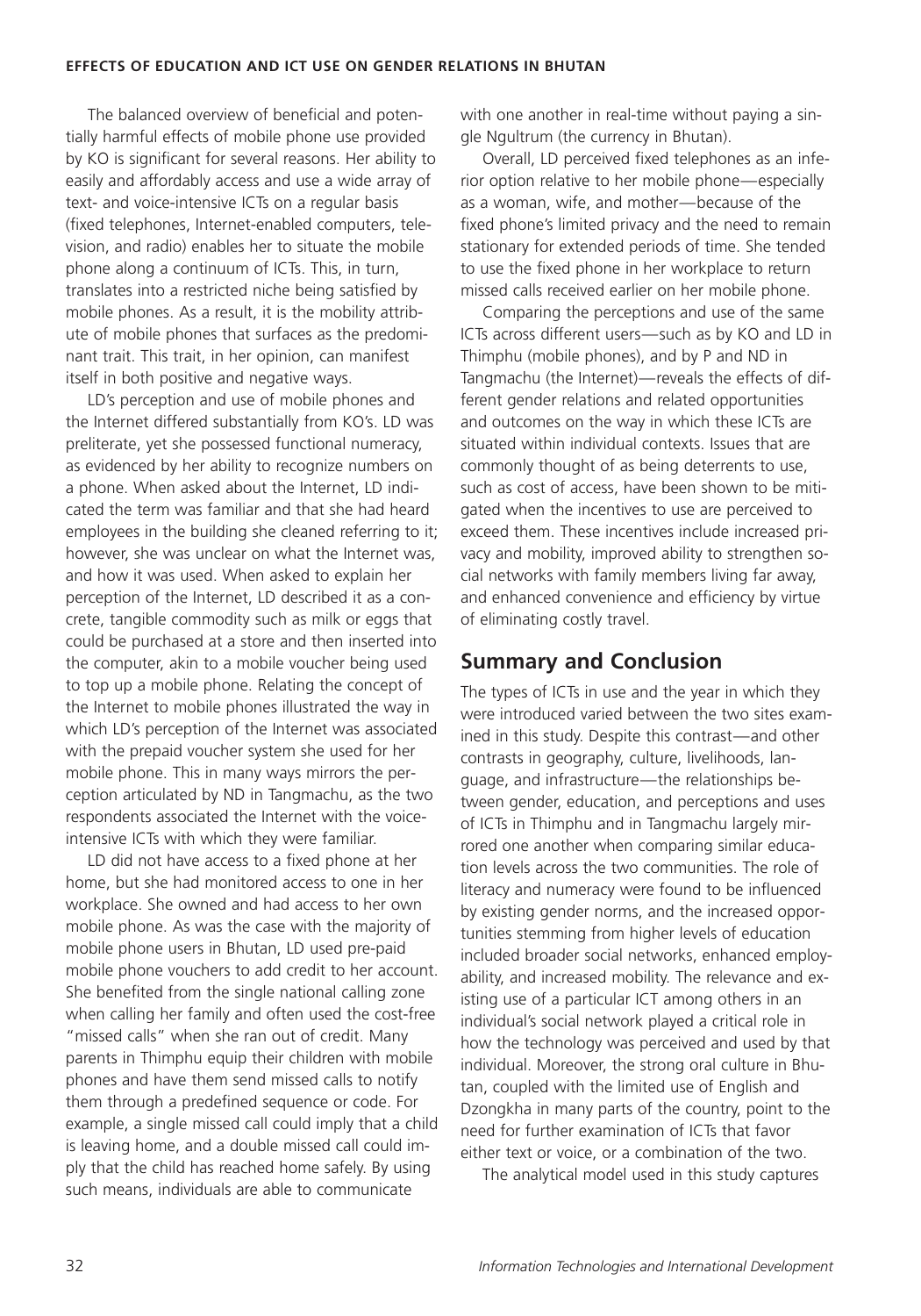the mutual shaping of gender and ICTs as examined through the lens of organized education. The cyclical structure of the model indicates a feedback loop, whereby the gender relations that are shaping access to education and ICT perception and use are then reshaped, reinforced, or modified by the effects of ICT use within people's lives. The effect of this feedback loop was not examined in this study, as it would require longitudinal data collection and analysis to uncover gaps and trends within the evolving communication needs of the respondents. It is recommended that perceptions of ICTs, as well as traditional access and usage statistics, continue to be monitored. Moreover, a systems-oriented approach is recommended when examining the mutual influence of gender relations and ICTs. This would include, among other potential considerations, examining initial exposure to different ICTs; existing and evolving communication incentives and needs; exposure to different ICTs that are voiceintensive, text-intensive, or a combination thereof; and levels of education and functional literacy and numeracy. ■

#### **References**

- Budde, P. (2006). *2006 Asia—Telecoms, mobile and broadband market overview.* Paul Budde Communication Pty Ltd.
- Crins, R. (2004). Religion and gender values in a changing world. In K. Ura and S. Kinga (Eds.), *The Spider and the Piglet—Proceedings of the First International Seminar on Bhutan Studies* (pp. 581–596). Centre for Bhutan Studies.
- Department of Information Technology (2006). *Needs Assessment Report.* Unpublished.
- Dighe, A., & Reddi, U. (2006) *Women's Literacy and Information and Communication Technologies: Lessons That Experience Has Taught Us,* Commonwealth of Learning—Commonwealth Education Media Centre for Asia.
- Dorji, L. (2005). Monograph No. 14. Youth in Bhutan—Education, employment, development. Centre for Bhutan Studies.
- Dorji, T. Clearing cellular clogging. Kuensel, Bhutan. November 2, 2006. Available at: http:// keunselonline.com/modules.php?name?News &ªle?article&sid?7661
- Gurumurthy, A. (2003). Bridging the digital divide: Issues and insights on ICT for women's economic empowerment. New Delhi, India: UNIFEM.
- Gyatsho, L. (2004). Difficulty in teaching Dzongkha in an English medium system. In K. Ura and S. Kinga (Eds.), *The Spider and the Piglet—Proceedings of the First International Seminar on Bhutan Studies* (pp. 264–293). Centre for Bhutan Studies.
- Hafkin, N., & Taggart, N. (2001). *Gender, information technology, and developing countries: An analytic study.* Washington, DC: United States Agency for International Development (USAID).
- Huyer, S., & Sikoska, T. (2003). Overcoming the gender digital divide: Understanding ICTs and their potential for the empowerment of women. *Synthesis Paper—Virtual Seminar Series on Gender and ICTs.* United Nations.
- Huyer, S., Hafkin, N., Ertl, H., & Dryburgh, H. (2005). Women in the information society. In G. Sciadas (Ed.), *From the digital divide to digital opportunities: Measuring infostates for development* (pp. 135–195). Ottawa, Canada: Orbicom/ITU.
- Liff, S., & Shepherd, A. (2004). An evolving gender digital divide? *Oxford Internet Institute, Internet Issue Brief No. 2.* Oxford: The University of Oxford.
- MacKenzie, D. A., & Wajcman, J. (Eds.). (1985). *The social shaping of technology.* Open University Press.
- Maier, S., & Nair-Reichert, U. (2007). Empowering women through ICT-based business initiatives: An overview of best practices in e-commerce/ e-retailing projects. *Information Technologies and International Development, 4*(2).
- Mitter, M. S., & Rowbotham, S. (Eds.). (1995). *Women encounter technology: Changing patterns of employment in the third world.* London: Routledge.
- Mitter, S. (2004). Globalization, ICTs, and economic empowerment: A feminist critique. *Gender, Technology and Development, 8*(1), 5.
- National Statistical Bureau (NSB). (2007). *Bhutan Living Standard Survey (BLSS 2007) Report.* Bhutan.